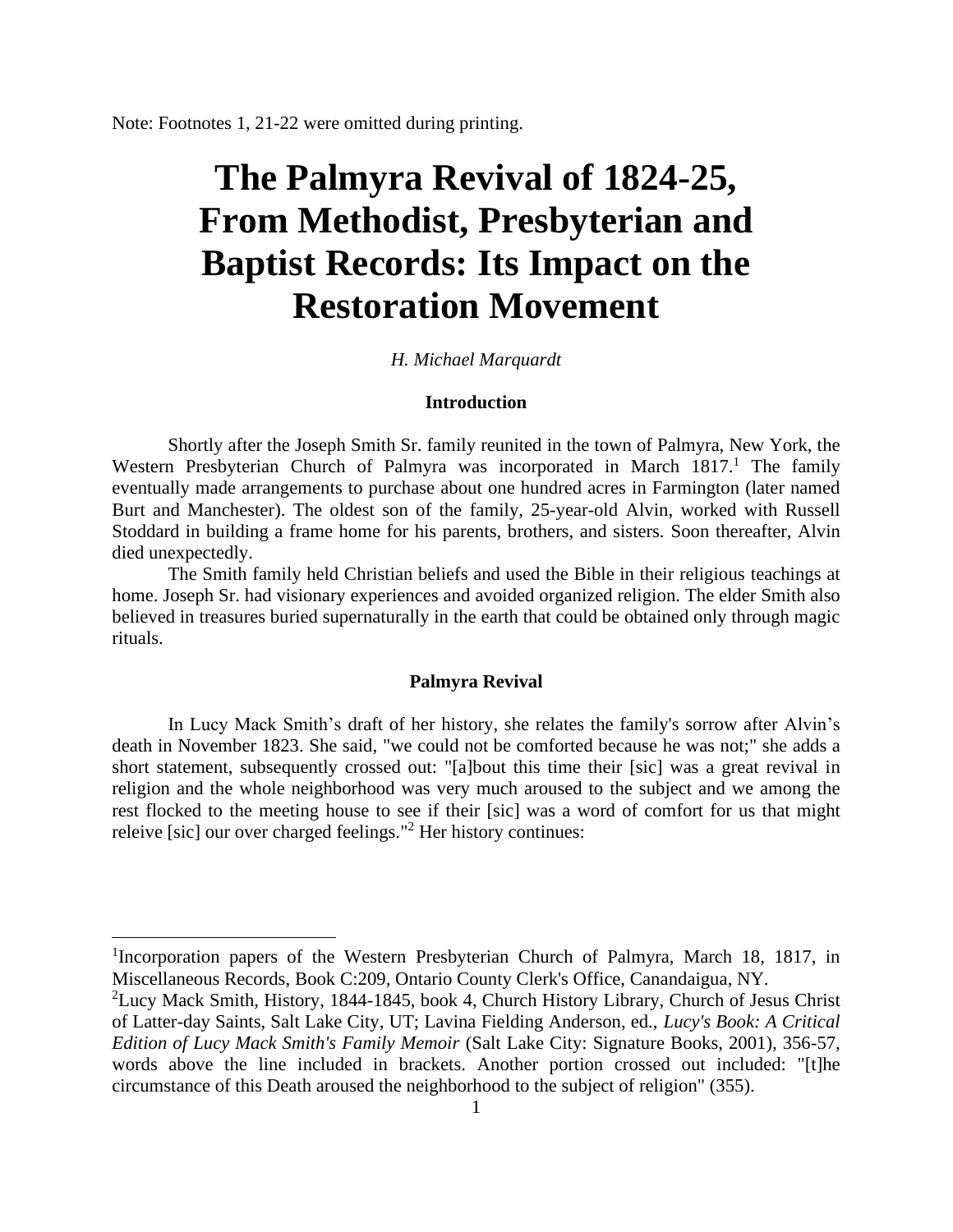[t]here was <at this time> a man then laboring in that place to effect a union of all the churches that all denominations might be agreed to worship God with one mind and one heart This I thought looked right and tried to persuade My Husband to join with them as I wished to do so myself and it was the inclination of them all [her children] except Joseph he refused from the first to attend the meeting with us He would say Mother I do not wish to prevent you from going to meeting or joining any church you like or any of the Family who desire the like only do not ask me to  $g_{\theta}$  <do so for I do not wish to go But I will take my Bible and go out into the woods and learn more in two hours than you could if you were to go to meeting two years.

While no date is given in her recollection, Lucy Smith placed the "union of all the churches" after Alvin's death. There were a number of churches holding services in the Palmyra area, *viz*., Methodist, Presbyterian, Baptist, and Quaker. While the Methodists held camp meetings in the general area of Palmyra, there had been a revival among the Presbyterians during the earlier winter of 1816-17.

Except for the local Baptist Church of Palmyra, there are no known lists of members who joined other churches during the Palmyra revival and excitement of 1824- 25. The revival that impacted Palmyra and other towns was but a small part of the Great Awakening in western New York. What follows is a reconstruction of the Palmyra revival among Methodists, Presbyterians, and Baptists.

## **First Methodist Episcopal Church of Palmyra**

The membership records of the Methodist Church are not available as they were reported as having been destroyed in a fire at Rochester, New York in 1933. Palmyra was on the Ontario circuit within the Ontario district. The local Palmyra newspaper of September 15, 1824 showed the progress of the work of the Methodist Church:

> A reformation is going on in this town to a great extent. The love of God has been shed abroad in the hearts of many, and the outpouring of the Spirit seems to have taken a strong hold. About twenty-five have recently obtained a hope in the Lord, and joined the Methodist Church, and many more are desirous of becoming members.<sup>3</sup>

In January 1825 a report by Rev. George Lane, presiding elder of the Ontario district, was published in the *Methodist Magazine* of April 1825 concerning the Lord's work in Palmyra and vicinity. It "commenced in the spring, and progressed moderately until the time of the quarterly meeting, which was held on the 25th and 26th of September" 1824. Rev. Lane wrote:

<sup>3</sup> "Communication," dated "Palmyra, 11th Sept. 1824," *Wayne Sentinel* 1 (September 15, 1824):3, Palmyra, NY.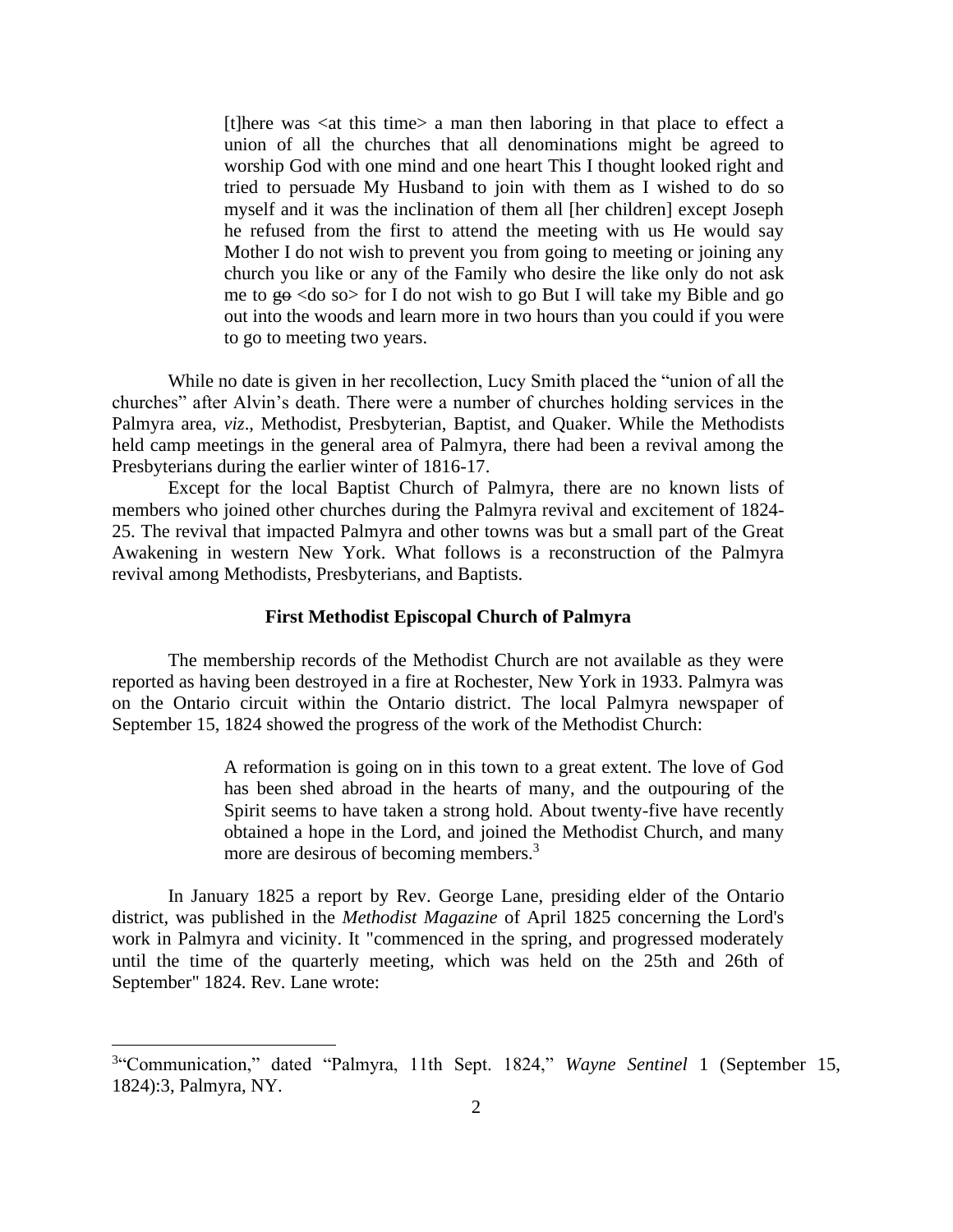[f]rom Catharine [circuit] I went to Ontario circuit, where the Lord had already begun a gracious work in Palmyra...About this time [September 25 and 26, 1824] it appeared to break out afresh. Monday evening, after the quarterly meeting, there were four converted, and on the following evening, at a prayer meeting at Dr. Chase's, there were seven. Among these was a young woman by the name of Lucy Stoddard.<sup>4</sup>

(Nineteen-year-old Lucy Stoddard was a cousin of Calvin Stoddard, who would later marry Joseph Smith Jr.'s sister Sophronia.)<sup>5</sup>

Also of contemporary interest was a claim by Joseph Smith Sr. to have heard a rumor that his deceased son Alvin's grave had been disturbed. On September 25, along with some neighbors, he dug up the body of Alvin and found the rumor to be incorrect.<sup>6</sup> Lane further reported:

December 11th and 12th our quarterly meeting for Ontario circuit was held in Ontario...Here I found that the work which had for some time been going on in Palmyra, had broken out from the village like a mighty flame, and was spreading in every direction. When I left the place, December 22[n]d, there had, in the village and its vicinity, upward of one hundred and fifty joined the [Methodist] society, besides a number that had joined other churches, and many that had joined no church.<sup>7</sup>

By February 1825, revivals were reported in the neighboring towns of Williamson and Ontario to the north; in Manchester, Sulphur Springs, and Vienna to the southeast; in Lyons to the east; and in Macedon to the west. Even towns at a greater distance from Palmyra began to experience revival fires, with Mendon to the west and Geneva to the southeast sharing in the evangelical outpouring.

Methodist records give the total membership of the preaching points serviced by a circuit-riding preacher. The increase of 208 reported in the summer of 1825 for the previous year demonstrates that this was a banner year for the Ontario circuit on which Palmyra was located.<sup>8</sup>

<sup>4</sup> "Revival of Religion on Ontario District," letter of George Lane, January 25, 1825, in *The Methodist Magazine, Designed as a Compend of Useful Knowledge, and of Religious and Missionary Intelligence, for the Year of our Lord 1825*, vol. VIII (New York: Published by N. Bangs and J. Emory, 1825), 8 (April 1825):158-59.

<sup>&</sup>lt;sup>5</sup>Calvin W. Stoddard was baptized on April 3, 1825 (Minutes of the Palmyra Baptist Church, April 3, 1825). Stoddard married Sophronia Smith, who was then a member of the Palmyra Presbyterian Church, on December 30, 1827.

<sup>6</sup> "To the Public," *Wayne Sentinel* 2 (September 29, 1824):3, also in issues of October 6, 13, 20, 27 and November 3, 1824.

<sup>7</sup>*Methodist Magazine* 8 (April 1825):160.

<sup>8</sup>*Minutes of the Annual Conferences of the Methodist Episcopal Church for the Years 1773-1828*, vol. 1 (New-York: Published by T. Mason and G. Lane, 1840), the report of Ontario district in the Ontario Conference for 1824 was 417 white, 4 color (446) and the membership figure for 1825 was 627 white 2 color (471). (1825).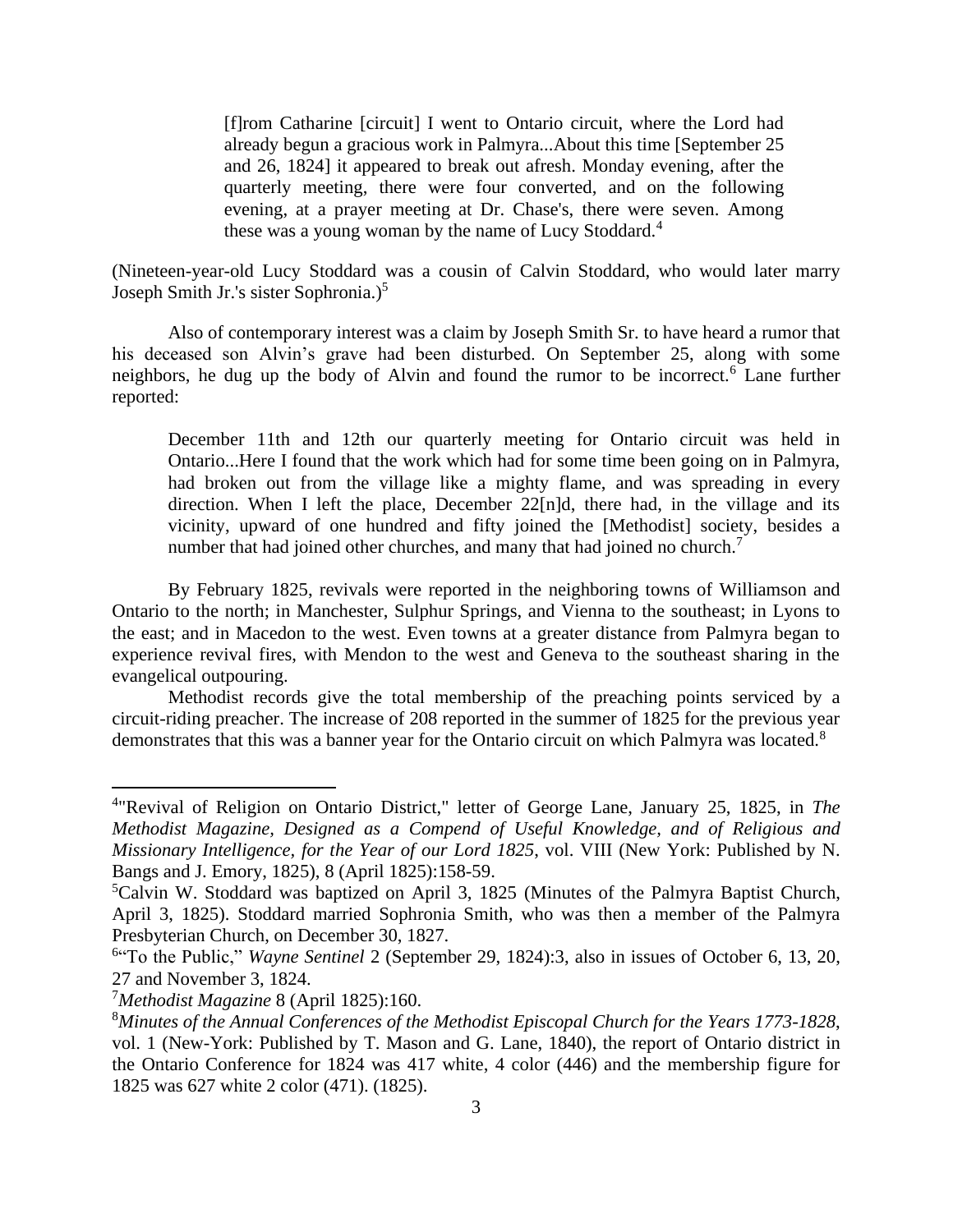# **Palmyra Presbyterian Church**

The first volume of the Palmyra Presbyterian Church's minutes has been missing since at least 1898. But the records of the Geneva Presbytery, to which the local church belonged, are still extant, and these clearly reflect the revival in the Palmyra congregation. The minutes show that by September 21, 1825, when figures were in for a revival over the winter of 1824-25, "99 have been admitted on examination." As early as February 1825, the Presbytery was called on to:

> bless the Lord for the displays of sovereign grace which have been made <within our boundaries> during the past year. In the congregation of Palmyra, the Lord has appeared in his glory to build up Zion. More than a hundred have been hopefully brought into the kingdom of the Redeemer. The distinguishing doctrines of grace have proved eminently the sword of the Spirit, by which the rebellion of man's heart has been slain. The fruits of holiness in this revival even now are conspicuous. The exertions for the promotion of divine knowledge are greater than formerly. Sabbath Schools, Bible classes, Missionary & Tract Societies are receiving unusual attention,  $\&$  their salutary influence is apparent.<sup>9</sup>

The *Religious Advocate*, a Presbyterian publication printed in Rochester, was cited in the March 2, 1825 issue of the *Wayne Sentinel*:

> a revival of religion had taken place in the town[s] of Palmyra, Macedon, Manchester, Phelps, Lyons and Ontario, and that more than 200 souls had become hopeful subjects of Divine Grace, &c. It may be added, that in Palmyra and Macedon, including Methodist, Presbyterian and Baptist Churches, more than 400 have already testified that the Lord is good. The work is still progressing.<sup>10</sup>

James Hotchkin wrote, "a copious shower of grace passed over this region in 1824, under the labors of Mr. Stockton, and a large number were gathered into the church, some of whom are now pillars in Christ's house."<sup>11</sup>

<sup>9</sup>Geneva Presbytery "Records," September 21, 1825, Book D:40; Geneva Synod "Records," October. 6, 1825, 431, both in the Presbyterian Historical Society, Philadelphia, PA. In the Presbytery's Report to Synod, the Palmyra church reported for the year between September 10, 1824, and September 23, 1825, additions of 103 members and a membership jump from seventynine to 178 members (130% increase) with forty adult baptisms. See "Presbyterial Reports to the Synod of Geneva," Presbyterian Historical Society. For the quotation, see Geneva Presbytery "Records," February 2, 1825, Book D:27-28.

<sup>10</sup>"Religious," *Wayne Sentinel* 2 (March 2, 1825):3, see also p4.

<sup>11</sup>James H. Hotchkin, *A History of the Purchase and Settlement of Western New York and of the Rise, Progress, and Present State of the Presbyterian Church in that Section* (New York: Published by M. W. Dodd, 1848), 378.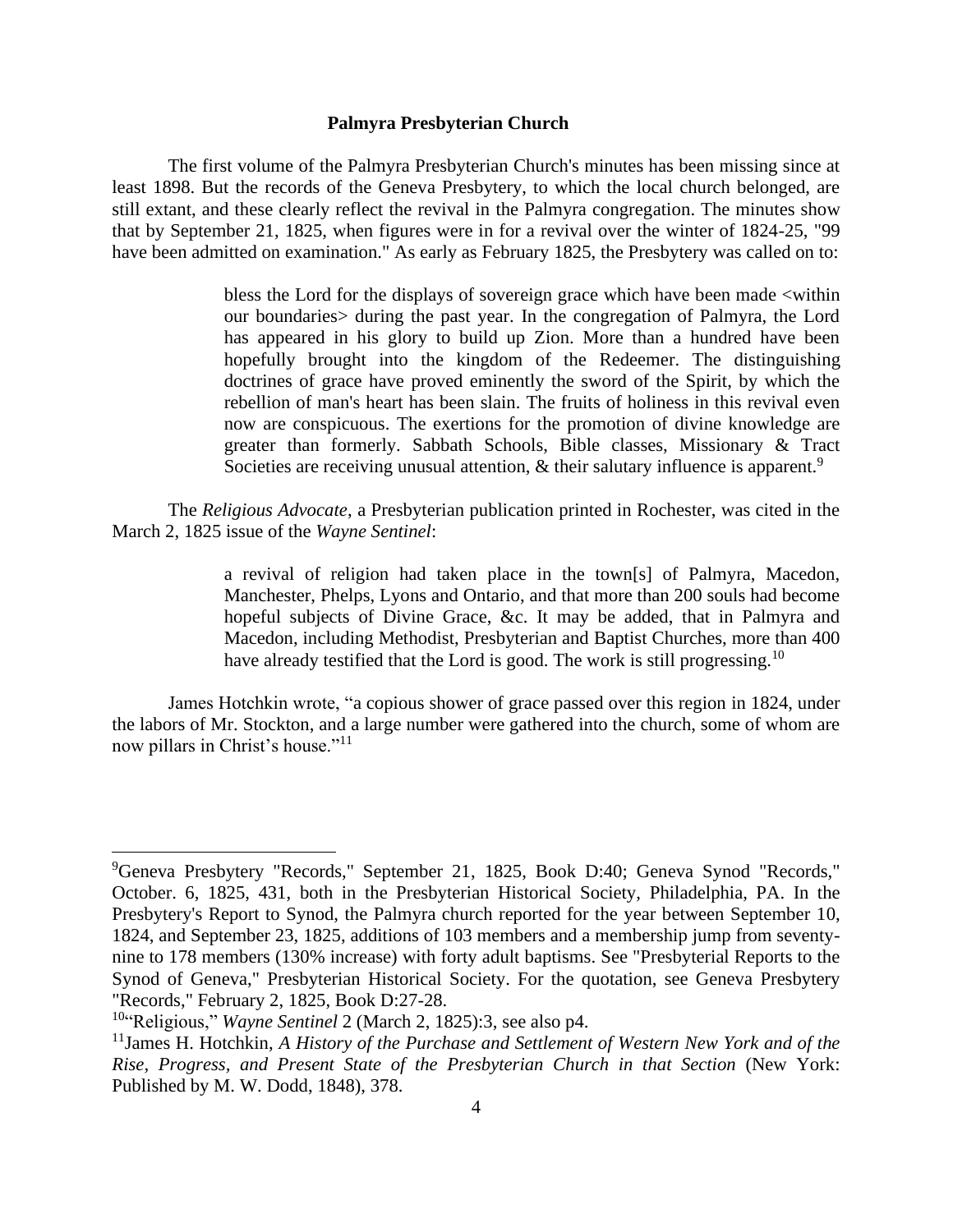## **Palmyra Baptist Church Records**

Membership rolls of "the first Baptized [sic] Church in Palmyra," which had a frame meetinghouse west of the village of Palmyra in Macedon Township, includes the names of those added to the membership record. The awakening began on October 20, 1824, when church minutes show that:

> Michael Egleston, Erastus Spear, Lorenzo Spear, Abagail Spear, Belena Byxbe, Minerva Titus, Sophia Rogers, and Harriot Rogers told their Christian experience to the Church and were fellowshipped by the Church and on Thursday following were Baptized by Elder Bradley and Received into the Church.

The minutes of November 20 mention eight more individuals baptized; the November 25- 26 minutes name an additional twelve. In December 19 more were added by conversion. In the first four months of 1825, there were 44 additional baptisms. During the months of May-August, there were only three baptized. For the period from October 1824 to August 1825, a total of 94 persons were received on profession of faith and baptized, and an additional 14 were added by letter. The local membership of the church was 132 in 1824 and had grown to 219 by 1825, an increase of 87 over the one-year conference period.<sup>12</sup> This 1824-25 revival received write-ups in a number of publications.<sup>13</sup>

Abraham Spear wrote:

 $\sin 1824$  A Powerful work of the Holy Spirit took place on the hearts of the impenitent, Saints rejoiced and Sinners trembled Several hundred professed to have passed from death to life and out of the number who professed to have obtained a hope in Christ 118 [sic; 108] were added to the Baptist Church under the ministry of James C Barret and Baruch Beckwith."<sup>14</sup>

<sup>&</sup>lt;sup>12</sup>"A Book of Records for the First Baptized [sic] Church in Palmyra" (1813-1859), includes minutes for October 16; November 20, 24; December 4, 5, 18, 1824; January 1, 15, 29; February 19; March 5, 19; and April 3, 1825. Original Palmyra Baptist records, American Baptist Historical Society, Atlanta, GA. See also *Minutes of the Ontario Baptist Association, Convened at Penfield, on the 28th and 29th of September 1825* (Rochester: Printed by Everard Peck, 1825), 5.

<sup>13</sup>For example, *New-York Religious Chronicle* 2 (November 20, 1824): 154; 3 (April 9, 1825): 58; *Western New York Baptist Magazine* 4 (February 1825): 284; *Western Recorder* 1 (November 9, 1824): 90; 2 (March 29, 1825): 50; *Boston Recorder* 10 (April 29, 1825): 70; 10 (May 20, 1825): 82; *Baptist Register* (Utica), December 3, 1824; March 11, 1825, 7; *American Baptist*, February 1825; *Zion's Herald* 3 (February 9, May 11, 1825), a Methodist weekly in Boston; *American Baptist Magazine* 5 (April 1825):124-25; and the *New York Observer*, May 7, 1825.

<sup>&</sup>lt;sup>14"</sup>A brief History of the <Rise and Progress of the Baptist Church Formerly Palmyra Now Macedon Wayne Co. and state of New York," 3, reproduced in *First Baptist Church of Macedon, A History of the First Two Hundred Years 1800-2000* (n.p.: Bicentennial Committee of the Church, 2001), 14.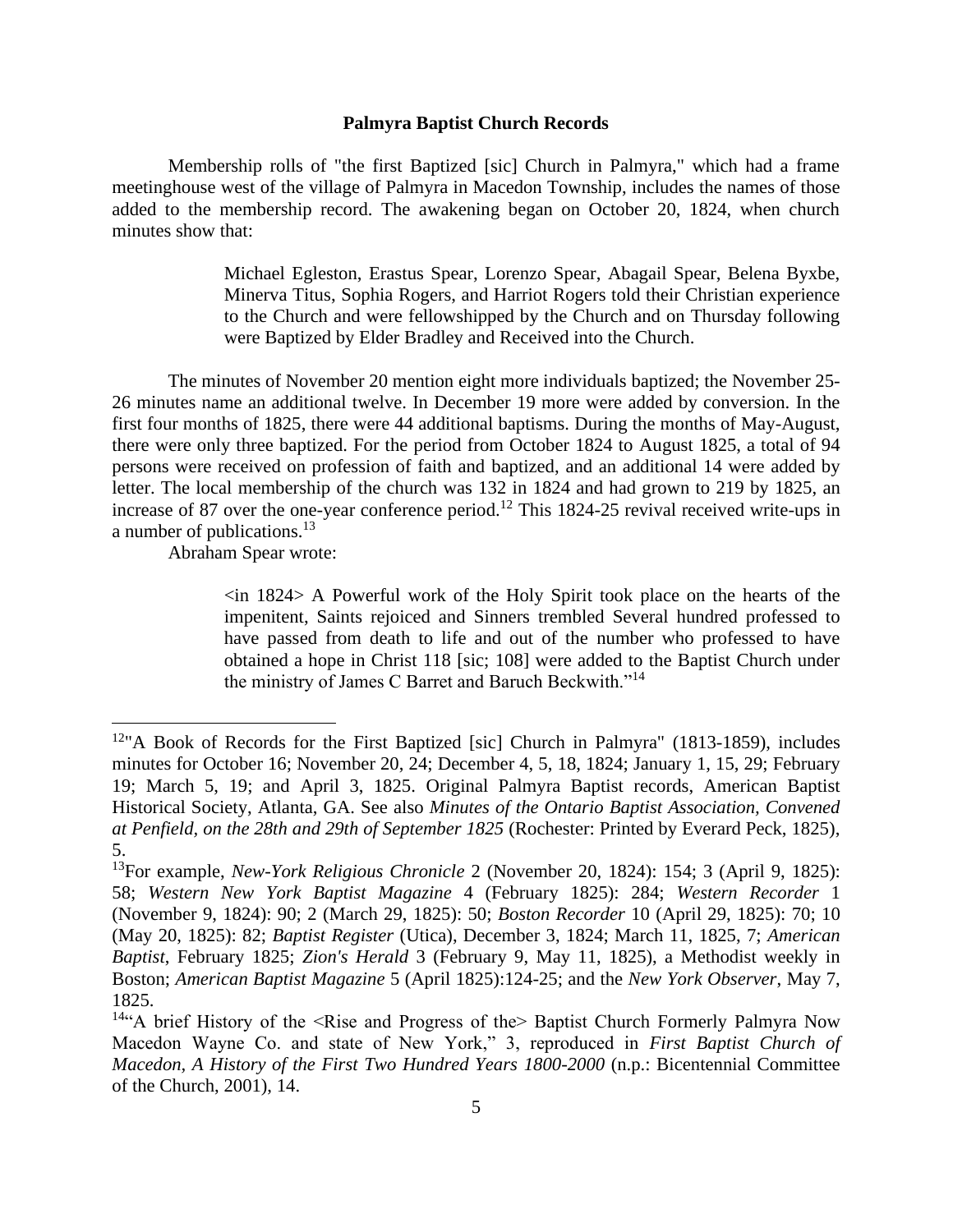## **Moving the Palmyra Revival**

The first Latter Day Saint publication regarding the Palmyra revival appeared in the letters of Oliver Cowdery during 1834-35 at which time changes in the chronology were being made for theological and financial purposes. This included changing the name of the church, altering the designated site where it had been organized, and revising the text for about a third of the recorded revelations that Joseph Smith had proclaimed. Emphasis was now being placed on priesthood restoration and the establishment of a firm foundation toward a retrospective view of a New Testament church. Altering those original revelatory messages would also permit a revised story of the events in the early life of Joseph Smith Jr.<sup>15</sup>

Oliver Cowdery, evidently obtaining his information from Joseph himself, wrote about "a great awaking [sic]," and Methodist elder George Lane, who had visited the Palmyra area. But rather than placing the ministry into the latter part of 1824 as Lane had done, Cowdery's 1834 letter placed it into 1820 or 1821:

> I shall, therefore, pass over that, till I come to the 15th year of his life. It is necessary to premise this account by relating the situation of the public mind relative to religion, at this time: One Mr. Lane, a presiding Elder of the Methodist church, visited Palmyra, and vicinity. Elder Lane was a tallented [sic] man possessing a good share of literary endowments, and apparent humility. There was a great awakening, or excitement raised on the subject of religion, and much enquiry for the word of life. Large additions were made to the Methodist, Presbyterian, and Baptist churches.—Mr. Lane's manner of communication was peculiarly calculated to awaken the intellect of the hearer, and arouse the sinner to look about him for safety—much good instruction was always drawn from his discourses on the scriptures, and in common with others, our brother's mind became awakened...In this general strife for followers, his mother, one sister, and two of his natural brothers, were persuaded to unite with the Presbyterians.<sup>16</sup>

Cowdery wrote that Joseph's mother united with the Presbyterians, paralleling the event cited in Lucy Smith's own history about joining a church. In his following letter, printed in February 1835, Cowdery made what he terms a correction "in the type" of the excitement in Palmyra as having occurred in 1823, off by one year but still at variance with the earlier 1820-21 date portrayed in his December letter:

You will recollect that I mentioned the time of a religious excitement, in Palmyra and vicinity to have been in the 15th year of our brother J. Smith Jr's, age—that was an error in the type—it should have been in the 17th.—You will please remember this correction

<sup>15</sup>H. Michael Marquardt, "Changing Revelatory Messages: A Mormon Example," *John Whitmer Historical Association Journal* 33 (Spring/Summer 2013):122-39.

<sup>16</sup>"Letter III. To W. W. Phelps, Esq.," *Latter Day Saints' Messenger and Advocate* 1 (December 1834):42, Kirtland, OH.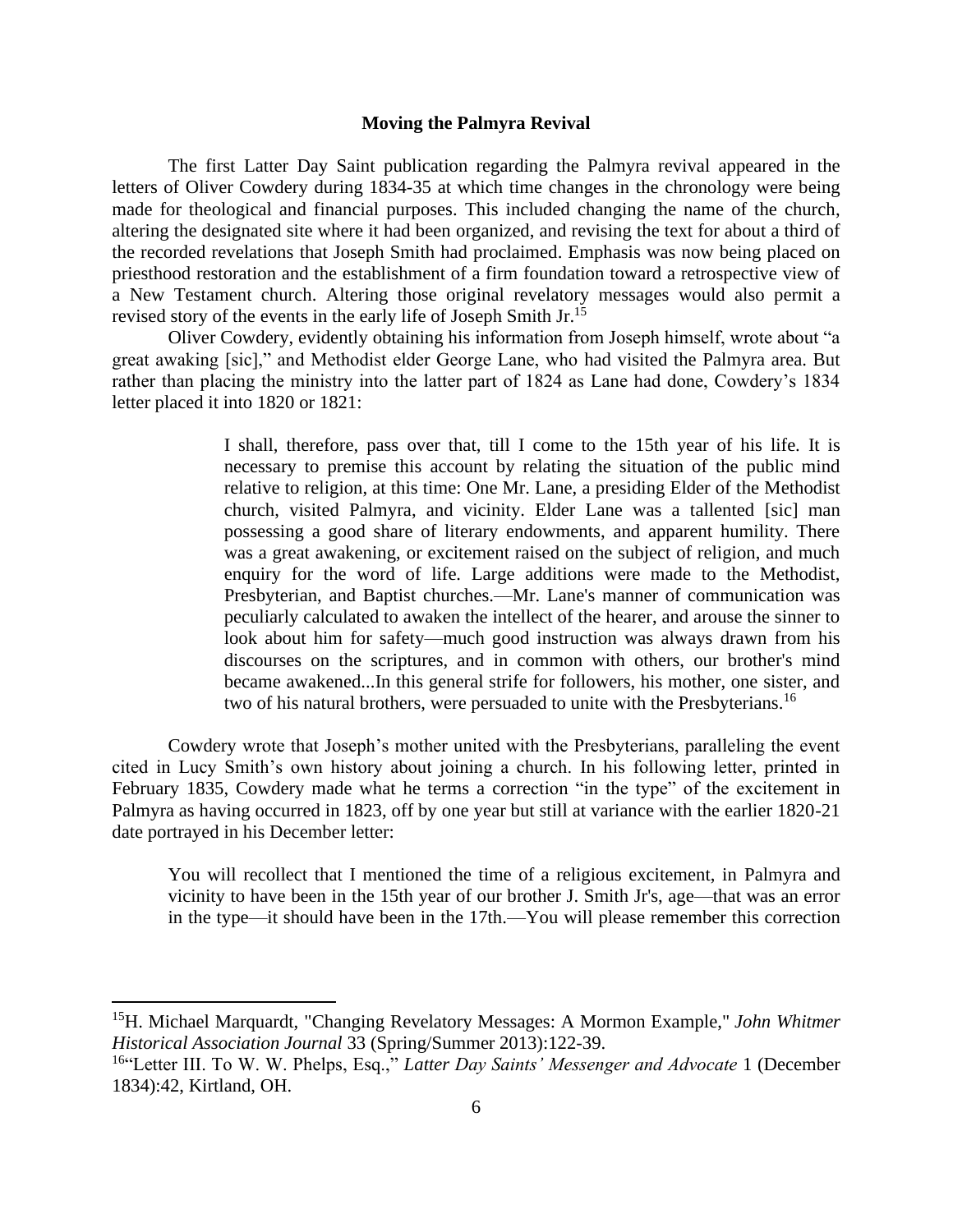as it will be necessary for the full understanding of what will follow in time. This would bring the date down to the year  $1823$ <sup>17</sup>

It is not known why this change was made, but Cowdery's new claim would now bring new focus to the evening of September 21, 1823, almost two months before Alvin's death.

## **Names of Smith Family Members Who Joined the Palmyra Presbyterian Church**

In 1838 and the following year, a further account by Smith himself placed the revival to an even earlier time period with an expanding emphasis on theology, mentioning by name members of the Smith family who joined the Western Presbyterian Church of Palmyra. The following is an extract relating to the excitement:

> Sometime in the second year after our removal to Manchester, there was in the place where we lived an unusual excitement on the subject of religion. It commenced with the Methodists, but soon became general among all the sects in that region of country, indeed the whole district of Country seemed affected by it and great multitudes united themselves to the different religious parties, which created no small stir and division among the people, Some crying, "Lo here" and some Lo there. Some were contending for the Methodist faith, Some for the Presbyterian, and some for the Baptist...I was at this time in my fifteenth year. My Fathers family was proselyted to the Presbyterian faith and four of them joined that Church, Namely, My Mother Lucy, My Brothers Hyrum, Samuel Harrison, and my Sister Soph[r]onia...I attended their several meetings as occasion would permit. But in [the] process of time my mind became somewhat partial to the Methodist sect $18$

The fact that the names of Joseph's mother and brothers appear later as members of the Western Presbyterian Church of Palmyra (later dropped for nonattendance) is further evidence that the revival Smith had in view involved the local Presbyterian Church.<sup>19</sup> Joseph would have been a man of eighteen years in 1824.

Prior to the time of the Palmyra revival, Orsamus Turner noted Joseph's presence at a Methodist camp meeting and found him "a very passable exhorter."<sup>20</sup> Smith also attended the

<sup>17</sup>"Letter IV. To W. W. Phelps, Esq.," *Latter Day Saints' Messenger and Advocate* 1 (February 1835):78.

<sup>&</sup>lt;sup>18</sup>Manuscript History, Book A-1: 1-2, Church History Library; Karen Lynn Davidson, David J. Whittaker, Mark-Ashurst-McGee, and Richard L. Jensen, eds., *Histories, Volume 1: Joseph Smith Histories, 1832-1844* (Salt Lake City: Church Historian's Press, 2012), 208. First printed in "History of Joseph Smith," *Times and Seasons* 3 (March 15, 1842):727, Nauvoo, IL.

 $19$ "Records of the Session of the Presbyterian Church in Palmyra," 2:11-13, original located at the Western Presbyterian Church of Palmyra, Palmyra, NY.

<sup>20</sup>O[rsamus]. Turner, *History of the Pioneer Settlement of Phelps and Gorham's Purchase* (Rochester: Published by William Alling, 1851), 214.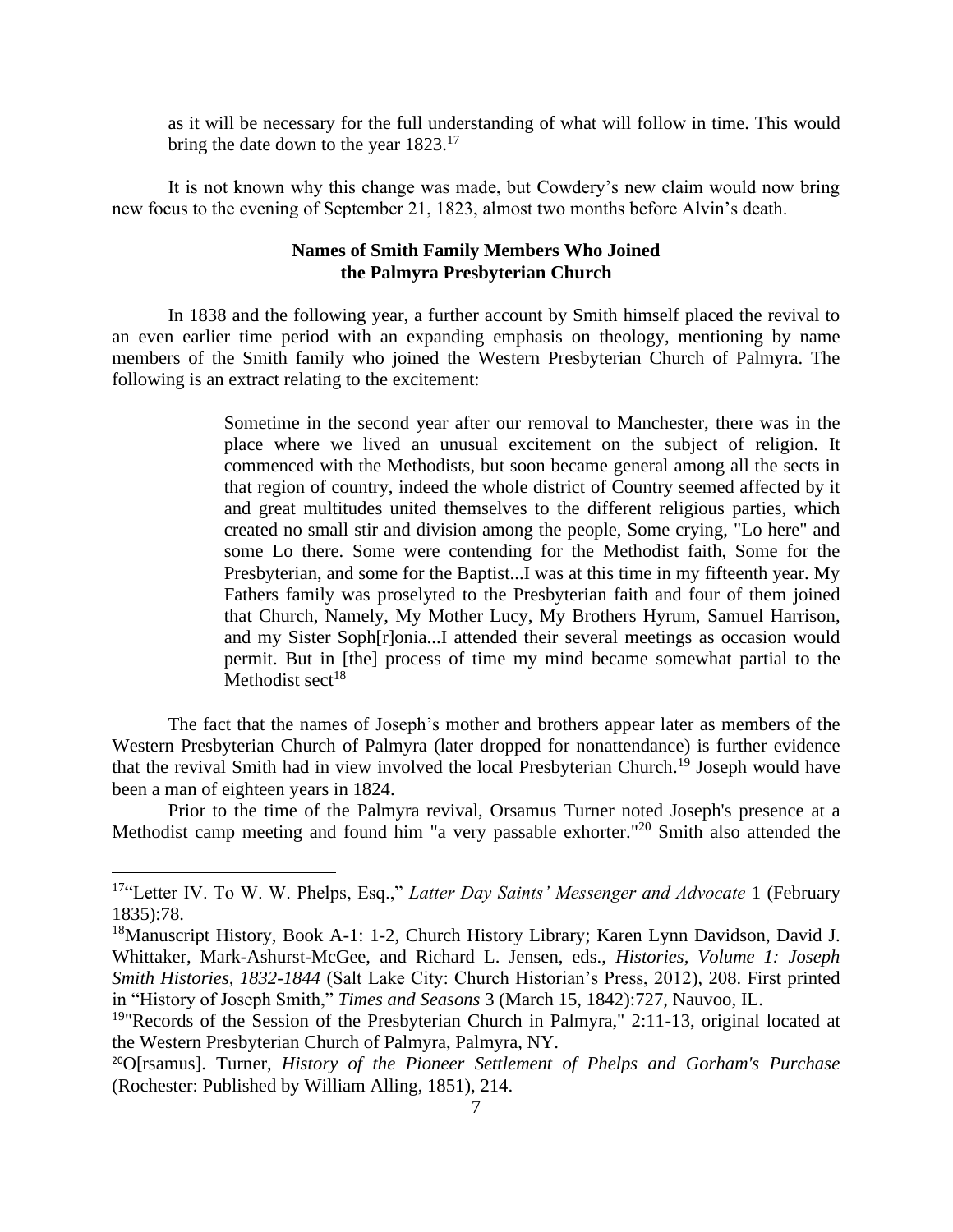local Methodist class in which members were to "bear one another's burdens." But since "there was no prerequisite for Methodist membership other than a desire for salvation, the societies were open to all, regardless of their spiritual state."<sup>21</sup> In his earlier 1832 history, Smith had never included the background of a revival in his religious quest, though he did mention his "intimate acquaintance with those differant [sic] denominations."<sup>22</sup>

In his climactic 1838-39 history, Smith reported primarily about the discord rather than any harmony among the three Christian churches and affirmed the religious excitement having occurred by 1820. This latest account, written during a time of persecution, was specifically tailored to be faith-oriented in the telling. Smith did not join any of the local churches in this account, "having been forbidden to join any of the religious sects of the day." A visionary experience and the Palmyra revival were two separate events. Placing the revival years earlier created a forewarning episode in Smith's theological quest to explain, in part, why he would not join a church.

### **Conclusion**

The records of the Methodist, Presbyterian, and Baptist churches have dates relating to the revival in Palmyra and surrounding towns occurring during 1824-25. Oliver Cowdery and the Joseph Smith history both claim an earlier background event to clarify Smith's religious development. Churches of the Restoration Movement that refer to the revival usually cite the 1820 date reported in the 1838-1839 account (first published later in the *Times and Seasons*).

The placing of the Palmyra revival before a vision makes this a theological history portraying a religious experience. Topics include such matters as confusion over which church to join and persecution for telling about a vision. Although historians cannot provide evidence for a religious claim, they can indeed tell if such an event fits the historical context. By reinterpreting and moving the historical Palmyra revival mentioned by Lucy Smith, Oliver Cowdery, and Joseph Smith to dates before Alvin Smith's death creates a distinct historical problem.

Joseph Smith's description of his personal history has significance to those in the Restoration movement. His story explains what he regarded as important being a religious leader. A prophet need not be a historian.

H. MICHAEL MARQUARDT (research@xmission.com) is an independent historian and research consultant. He is on the editorial board of the *John Whitmer Historical Association Journal*. He is the compiler of *Early Patriarchal Blessings of The Church of Jesus Christ of Latter-day Saints* (Smith Pettit Foundation, 2007); *Later Patriarchal Blessings of The Church of Jesus Christ of Latter-day Saints* (Smith Pettit Foundation, 2012); author of *Joseph Smith's 1828–1843 Revelations* (Xulon Press, 2013) and co-author with William Shepard of *Lost Apostles: Forgotten Members of Mormonism's Original Quorum of Twelve* (Signature Books, 2014).

<sup>21</sup>For background on the Methodist Class, see David Lowes Watson, *The Early Methodist Class Meeting: Its Origins and Significance* (Nashville: Discipleship Resources, 1987), 94, 108. 22Davidson, et al., *Histories, Volume 1:*11-12.